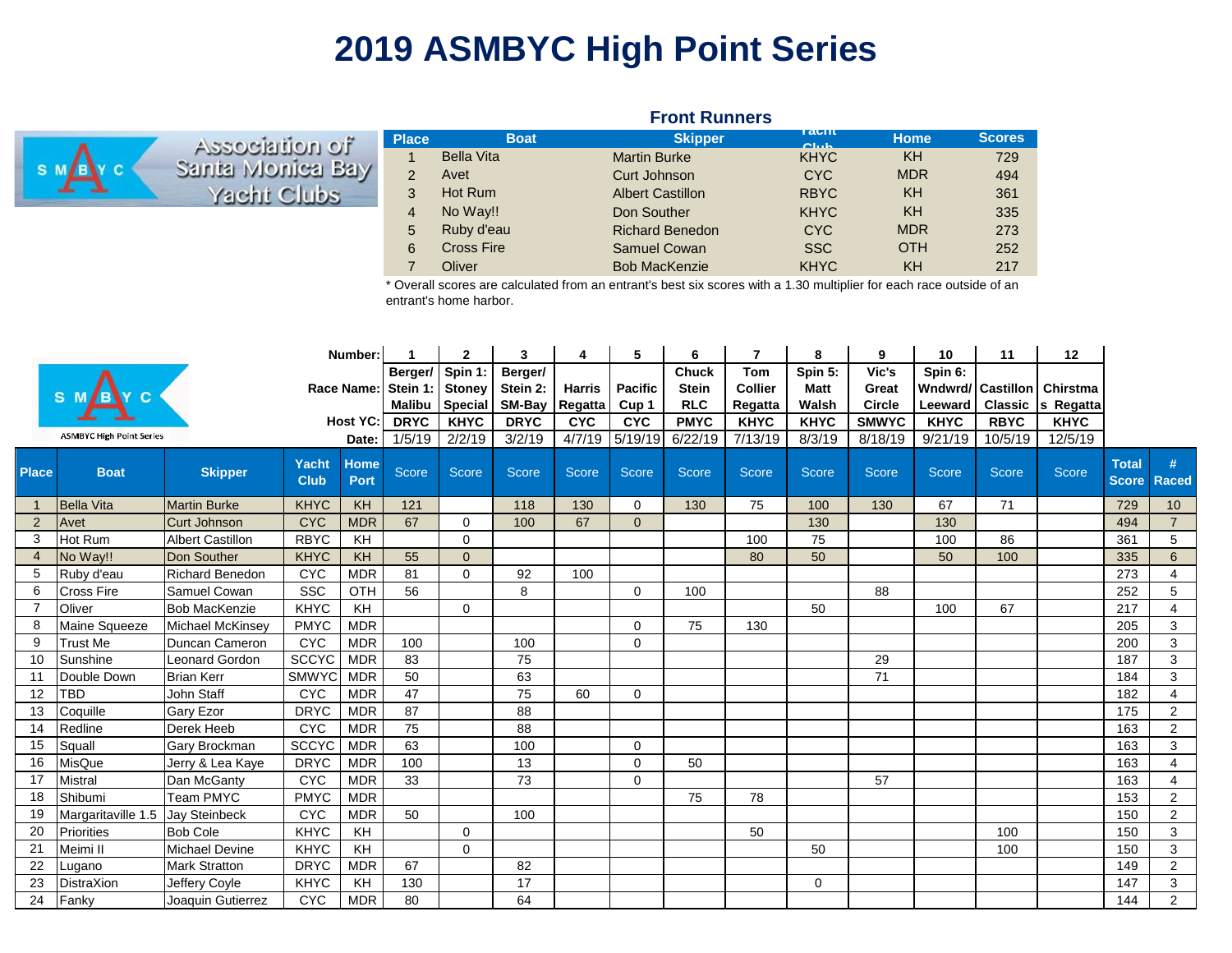|                 |                                 |                         |                      | Number:             | $\mathbf 1$                          | $\mathbf{2}$                               | 3                             | 4                        | 5                       | 6                                          | $\overline{7}$                          | 8                               | 9                               | 10                            | 11                                 | 12                    |                              |                 |
|-----------------|---------------------------------|-------------------------|----------------------|---------------------|--------------------------------------|--------------------------------------------|-------------------------------|--------------------------|-------------------------|--------------------------------------------|-----------------------------------------|---------------------------------|---------------------------------|-------------------------------|------------------------------------|-----------------------|------------------------------|-----------------|
|                 |                                 |                         |                      | Race Name:          | Berger/<br>Stein 1:<br><b>Malibu</b> | Spin 1:<br><b>Stoney</b><br><b>Special</b> | Berger/<br>Stein 2:<br>SM-Bay | <b>Harris</b><br>Regatta | <b>Pacific</b><br>Cup 1 | <b>Chuck</b><br><b>Stein</b><br><b>RLC</b> | <b>Tom</b><br><b>Collier</b><br>Regatta | Spin 5:<br><b>Matt</b><br>Walsh | Vic's<br>Great<br><b>Circle</b> | Spin 6:<br>Wndwrd/<br>Leeward | <b>Castillon</b><br><b>Classic</b> | Chirstma<br>s Regatta |                              |                 |
|                 |                                 |                         |                      | Host YC:            | <b>DRYC</b>                          | <b>KHYC</b>                                | <b>DRYC</b>                   | <b>CYC</b>               | <b>CYC</b>              | <b>PMYC</b>                                | <b>KHYC</b>                             | <b>KHYC</b>                     | <b>SMWYC</b>                    | <b>KHYC</b>                   | <b>RBYC</b>                        | <b>KHYC</b>           |                              |                 |
|                 | <b>ASMBYC High Point Series</b> |                         |                      | Date:               | 1/5/19                               | 2/2/19                                     | 3/2/19                        | 4/7/19                   | 5/19/19                 | 6/22/19                                    | 7/13/19                                 | 8/3/19                          | 8/18/19                         | 9/21/19                       | 10/5/19                            | 12/5/19               |                              |                 |
| <b>Place</b>    | <b>Boat</b>                     | <b>Skipper</b>          | Yacht<br><b>Club</b> | <b>Home</b><br>Port | Score                                | Score                                      | Score                         | Score                    | Score                   | Score                                      | Score                                   | Score                           | Score                           | Score                         | <b>Score</b>                       | Score                 | <b>Total</b><br><b>Score</b> | #<br>Raced      |
| 25              | Zulu                            | Team Zulu               | <b>PSSA</b>          | <b>MDR</b>          | 92                                   | $\mathbf 0$                                | 50                            |                          |                         |                                            |                                         |                                 |                                 |                               |                                    |                       | 142                          | 3               |
| 26              | Odin                            | <b>Henry Toles</b>      | <b>PMYC</b>          | <b>MDR</b>          |                                      |                                            |                               |                          |                         |                                            |                                         |                                 | 50                              | 33                            | 52                                 |                       | 135                          | 3               |
| 27              | Tiburon                         | Doug Steele             | <b>CYC</b>           | <b>MDR</b>          | 53                                   |                                            |                               | 80                       | $\mathbf 0$             |                                            |                                         |                                 |                                 |                               |                                    |                       | 133                          | 3               |
| 28              | Forgiveness                     | <b>Scott Torrance</b>   | <b>CYC</b>           | <b>MDR</b>          | 27                                   |                                            | 63                            | 40                       |                         |                                            |                                         |                                 |                                 |                               |                                    |                       | 130                          | 3               |
| 29              | Chutzpah                        | <b>Andy Natker</b>      | <b>DRYC</b>          | <b>MDR</b>          | 100                                  |                                            | 20                            |                          |                         |                                            |                                         |                                 |                                 |                               |                                    |                       | 120                          | $\overline{2}$  |
| 30              | Groundhog Day                   | <b>Rich Festa</b>       | <b>DRYC</b>          | <b>MDR</b>          | 20                                   |                                            | 100                           |                          |                         |                                            |                                         |                                 |                                 |                               |                                    |                       | 120                          | $\overline{2}$  |
| 31              | H <sub>2O</sub> Blue            | Ross More               | <b>KHYC</b>          | KH                  |                                      | $\mathbf 0$                                |                               |                          |                         |                                            | 25                                      | 50                              |                                 |                               | 43                                 |                       | 118                          | $\overline{4}$  |
| 32              | Tigger                          | Fred / Suzanne Cottl    | <b>KHYC</b>          | KH                  | 113                                  |                                            |                               |                          |                         |                                            |                                         |                                 |                                 |                               |                                    |                       | 113                          | $\mathbf{1}$    |
| 33              | Makani 2                        | <b>Edward Chadroff</b>  | <b>DRYC</b>          | <b>MDR</b>          | 89                                   |                                            | 20                            |                          |                         |                                            |                                         |                                 |                                 |                               |                                    |                       | 109                          | $\sqrt{2}$      |
| 34              | Va Pensiero                     | Joseph Weber            | <b>CYC</b>           | <b>MDR</b>          | 100                                  |                                            | 8                             |                          |                         |                                            |                                         |                                 |                                 |                               |                                    |                       | 108                          | $\overline{2}$  |
| $\overline{35}$ | Vela                            | <b>Steve Davis</b>      | <b>KHYC</b>          | KH                  | 104                                  |                                            |                               |                          |                         |                                            |                                         |                                 |                                 |                               |                                    |                       | 104                          | $\mathbf{1}$    |
| 36              | Medicine Man                    | Robert Lane             | LBYC                 | OTH                 | 100                                  |                                            |                               |                          |                         |                                            |                                         |                                 |                                 |                               |                                    |                       | 100                          | $\mathbf{1}$    |
| 37              | All In                          | Denise George           | <b>CYC</b>           | <b>MDR</b>          |                                      |                                            |                               | 100                      |                         |                                            |                                         |                                 |                                 |                               |                                    |                       | 100                          | $\mathbf{1}$    |
| 38              | Mexican Divorce                 | Neil Fraser             | <b>DRYC</b>          | <b>MDR</b>          |                                      |                                            |                               | 100                      |                         |                                            |                                         |                                 |                                 |                               |                                    |                       | 100                          | $\overline{1}$  |
| 39              | Amatures                        | Mark & Brandon Foll     | <b>KHYC</b>          | KH                  |                                      |                                            |                               |                          |                         |                                            | 100                                     |                                 |                                 |                               |                                    |                       | 100                          | $\overline{1}$  |
| 40              | Déjà Vu                         | <b>Burr Hope</b>        | <b>KHYC</b>          | KH                  |                                      |                                            |                               |                          |                         |                                            | 100                                     |                                 |                                 |                               |                                    |                       | 100                          | $\mathbf{1}$    |
| 41              | P-Cat                           | Daniel Belton           | <b>KHYC</b>          | KH                  |                                      |                                            |                               |                          |                         |                                            | 100                                     |                                 |                                 |                               |                                    |                       | 100                          | $\mathbf{1}$    |
| 42              | <b>Grande Finale</b>            | <b>Gerald Sobel</b>     | <b>PMYC</b>          | <b>MDR</b>          |                                      |                                            |                               |                          |                         |                                            |                                         |                                 | 100                             |                               |                                    |                       | 100                          | $\mathbf{1}$    |
| 43              | Bar-Tabac                       | Arnaud Massonnat        | <b>SBYRC</b>         | <b>MDR</b>          | 78                                   |                                            | 20                            |                          |                         |                                            |                                         |                                 |                                 |                               |                                    |                       | 98                           | $\overline{2}$  |
| 44              | Zephyr                          | Jack Mayer              | <b>DRYC</b>          | <b>MDR</b>          | 40                                   | $\mathbf 0$                                | 55                            |                          |                         |                                            |                                         |                                 |                                 |                               |                                    |                       | 95                           | 3               |
| 45              | Sails Coll                      | Julie Coll / Patrick Sh | <b>KHYC</b>          | KH                  |                                      |                                            |                               |                          |                         |                                            | 20                                      |                                 |                                 | 75                            |                                    |                       | 95                           | $\sqrt{2}$      |
| 46              | Rascal                          | Kathy St. Amant         | <b>SCCYC</b>         | <b>MDR</b>          | 94                                   |                                            |                               |                          |                         |                                            |                                         |                                 |                                 |                               |                                    |                       | 94                           | $\mathbf{1}$    |
| 47              | Marisol                         | Seth Hall               | CRA                  | OTH                 | 93                                   |                                            |                               |                          |                         |                                            |                                         |                                 |                                 |                               |                                    |                       | 93                           | $\mathbf{1}$    |
| 48              | Astrid                          | Jon Rush Gomez          | <b>KHYC</b>          | KH                  | 78                                   |                                            | 12                            |                          |                         |                                            |                                         |                                 |                                 |                               |                                    |                       | 90                           | $\overline{2}$  |
| 49              | Boat                            | Philip Krevoy           | <b>DRYC</b>          | <b>MDR</b>          | $\overline{88}$                      |                                            |                               |                          |                         |                                            |                                         |                                 |                                 |                               |                                    |                       | 88                           | $\mathbf{1}$    |
| 50              | Chaos                           | <b>Bob Green</b>        | <b>FWYC</b>          | OTH                 |                                      |                                            |                               |                          |                         | 25                                         |                                         |                                 | 63                              |                               |                                    |                       | 88                           | $\overline{2}$  |
| 51              | <b>Krazy Kat</b>                | Albert Algaze           | <b>DRYC</b>          | <b>MDR</b>          | 67                                   |                                            | 20                            |                          |                         |                                            |                                         |                                 |                                 |                               |                                    |                       | 87                           | $\overline{2}$  |
| 52              | Wahzoo                          | William Wells           | <b>CYC</b>           | <b>MDR</b>          |                                      |                                            |                               |                          |                         |                                            |                                         |                                 | 86                              |                               |                                    |                       | 86                           | $\mathbf{1}$    |
| 53              | Wombat                          | Steven Moses            | <b>CYC</b>           | <b>MDR</b>          |                                      |                                            |                               | 83                       |                         |                                            |                                         |                                 |                                 |                               |                                    |                       | 83                           | $\mathbf{1}$    |
| 54              | <b>CFI</b>                      | <b>Tony Gudish</b>      | <b>KHYC</b>          | KH                  |                                      |                                            |                               |                          |                         |                                            | 83                                      |                                 |                                 |                               |                                    |                       | 83                           | $\mathbf{1}$    |
| 55              | Bravura                         | Paul Katz               | <b>DRYC</b>          | <b>MDR</b>          | 67                                   |                                            | 13                            |                          | 0                       |                                            |                                         |                                 |                                 |                               |                                    |                       | 80                           | 3               |
| 56              | Prima                           | Mark Scharoun           | <b>KHYC</b>          | KH                  |                                      |                                            |                               |                          |                         |                                            | 80                                      |                                 |                                 |                               |                                    |                       | 80                           | $\mathbf{1}$    |
| 57              | A Cappella                      | Denny Brown             | <b>KHYC</b>          | KH                  |                                      |                                            |                               |                          |                         |                                            |                                         |                                 |                                 |                               | 80                                 |                       | 80                           | -1              |
| 58              | <b>TKO</b>                      | <b>Glenn Griley</b>     | <b>KHYC</b>          | KH                  | $\overline{78}$                      |                                            |                               |                          |                         |                                            |                                         |                                 |                                 |                               |                                    |                       | 78                           | $\mathbf{1}$    |
| 59              | Pyewacket                       | Roy Disney              | SDYC                 | OTH                 | 75                                   |                                            |                               |                          |                         |                                            |                                         |                                 |                                 |                               |                                    |                       | 75                           | $\mathbf{1}$    |
| 60              | <b>Star Seal</b>                | Lee Lewis               | <b>DRYC</b>          | <b>MDR</b>          | 75                                   |                                            | 0                             |                          |                         |                                            |                                         |                                 |                                 |                               |                                    |                       | 75                           | $\overline{2}$  |
| 61              | Smile Maker                     | <b>Richard Benner</b>   | <b>KHYC</b>          | KH                  |                                      |                                            |                               |                          |                         |                                            | 75                                      |                                 |                                 |                               |                                    |                       | 75                           | $\mathbf{1}$    |
| 62              | Andiamo                         | David Stoltz            | SBYRC                | <b>MDR</b>          |                                      |                                            |                               |                          | 0                       |                                            |                                         |                                 | 75                              |                               |                                    |                       | 75                           | 2               |
| 63              | Flash Packet                    | Peter Stazicker         | <b>CYC</b>           | <b>MDR</b>          | 73                                   |                                            |                               |                          |                         |                                            |                                         |                                 |                                 |                               |                                    |                       | 73                           | $\mathbf{1}$    |
| 64              | <b>White Knight</b>             | Zoltan Katinszky        | <b>CBYC</b>          | OTH                 | 73                                   |                                            |                               |                          |                         |                                            |                                         |                                 |                                 |                               |                                    |                       | 73                           | $\mathbf{1}$    |
| 65              | El Encanto                      | Jeffrey Gentry          | <b>RBYC</b>          | KH                  | 10                                   | $\mathbf 0$                                |                               | 43                       | $\boldsymbol{0}$        |                                            |                                         |                                 |                                 |                               | 20                                 |                       | 73                           | $5\overline{)}$ |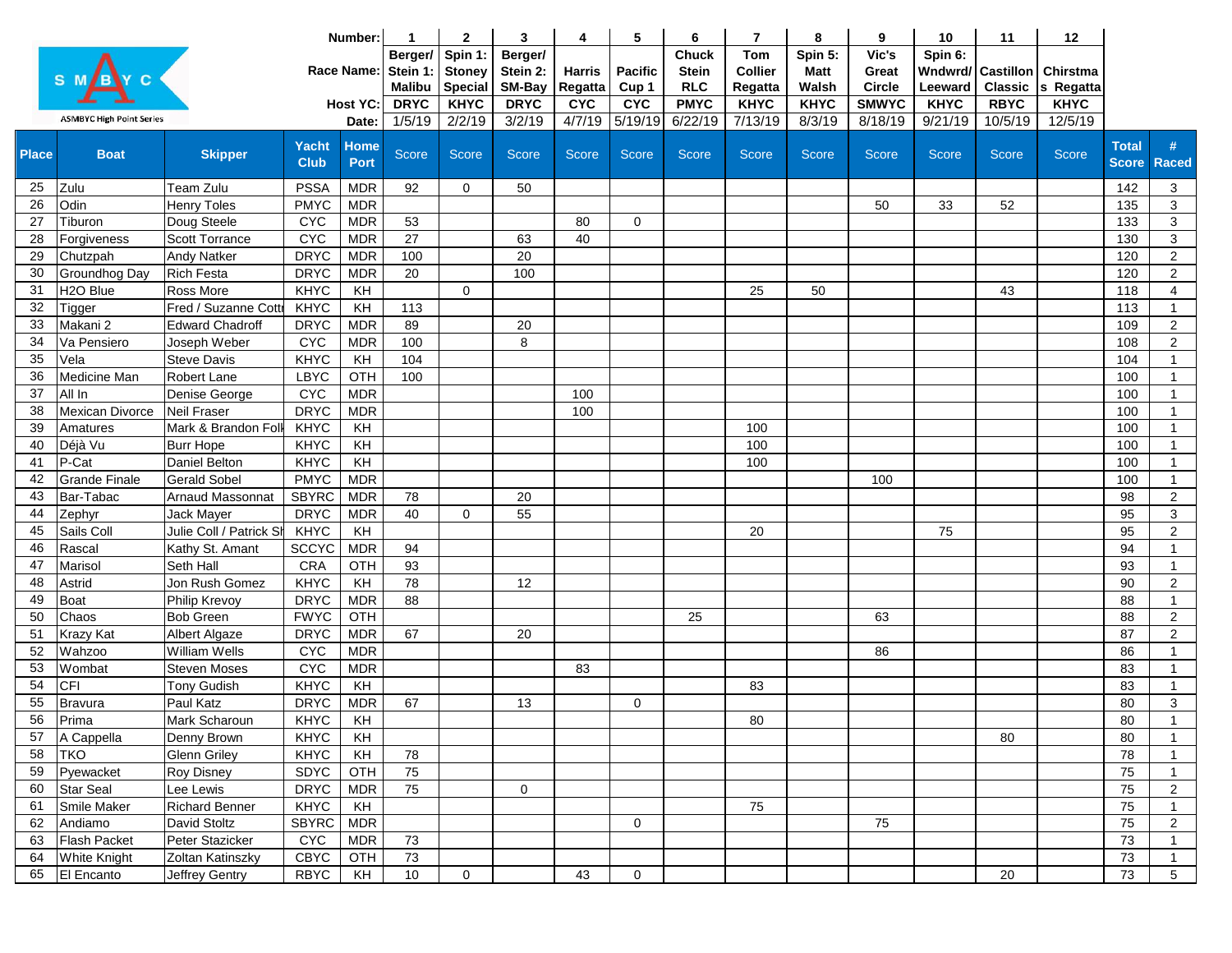|              |                                 |                                           | Number:                   |                          | $\mathbf{1}$                         | $\mathbf{2}$                               | 3                             | 4                        | 5                       | 6                                          | $\overline{7}$                          | 8                               | 9                               | 10                                      | 11             | 12                    |                                    |                                |
|--------------|---------------------------------|-------------------------------------------|---------------------------|--------------------------|--------------------------------------|--------------------------------------------|-------------------------------|--------------------------|-------------------------|--------------------------------------------|-----------------------------------------|---------------------------------|---------------------------------|-----------------------------------------|----------------|-----------------------|------------------------------------|--------------------------------|
|              |                                 |                                           |                           | Race Name:               | Berger/<br>Stein 1:<br><b>Malibu</b> | Spin 1:<br><b>Stoney</b><br><b>Special</b> | Berger/<br>Stein 2:<br>SM-Bay | <b>Harris</b><br>Regatta | <b>Pacific</b><br>Cup 1 | <b>Chuck</b><br><b>Stein</b><br><b>RLC</b> | <b>Tom</b><br><b>Collier</b><br>Regatta | Spin 5:<br><b>Matt</b><br>Walsh | Vic's<br>Great<br><b>Circle</b> | Spin 6:<br>Wndwrd/ Castillon<br>Leeward | <b>Classic</b> | Chirstma<br>s Regatta |                                    |                                |
|              |                                 |                                           |                           | <b>Host YC:</b>          | <b>DRYC</b>                          | <b>KHYC</b>                                | <b>DRYC</b>                   | <b>CYC</b>               | <b>CYC</b>              | <b>PMYC</b>                                | <b>KHYC</b>                             | <b>KHYC</b>                     | <b>SMWYC</b>                    | <b>KHYC</b>                             | <b>RBYC</b>    | <b>KHYC</b>           |                                    |                                |
|              | <b>ASMBYC High Point Series</b> |                                           |                           | Date:                    | 1/5/19                               | 2/2/19                                     | 3/2/19                        | 4/7/19                   | 5/19/19                 | 6/22/19                                    | 7/13/19                                 | 8/3/19                          | 8/18/19                         | 9/21/19                                 | 10/5/19        | 12/5/19               |                                    |                                |
| <b>Place</b> | <b>Boat</b>                     | <b>Skipper</b>                            | Yacht<br><b>Club</b>      | <b>Home</b><br>Port      | Score                                | Score                                      | Score                         | <b>Score</b>             | <b>Score</b>            | <b>Score</b>                               | <b>Score</b>                            | <b>Score</b>                    | <b>Score</b>                    | <b>Score</b>                            | <b>Score</b>   | Score                 | <b>Total</b><br><b>Score Raced</b> |                                |
| 66           | Crimson Star                    | Lee Rhoads                                | <b>SMWYC</b>              | <b>MDR</b>               | 33                                   |                                            | 38                            |                          |                         |                                            |                                         |                                 |                                 |                                         |                |                       | 71                                 | $\overline{2}$                 |
| 67           | Lady L                          | <b>Oliver Garrett</b>                     | <b>DRYC</b>               | <b>MDR</b>               | 69                                   |                                            |                               |                          |                         |                                            |                                         |                                 |                                 |                                         |                |                       | 69                                 | $\mathbf{1}$                   |
| 68           | Triggerfish V                   | <b>Stephens Troeger</b>                   | <b>KHYC</b>               | KH                       | 69                                   |                                            |                               |                          |                         |                                            |                                         |                                 |                                 |                                         |                |                       | 69                                 | $\mathbf{1}$                   |
| 69           | Destroyer                       | Jim Bailey, Alisal Bay                    | <b>NHYC</b>               | OTH                      |                                      |                                            | 67                            |                          |                         |                                            |                                         |                                 |                                 |                                         |                |                       | 67                                 | $\mathbf{1}$                   |
| 70           | Trollycar                       | Team TC                                   | <b>CYC</b>                | <b>MDR</b>               |                                      |                                            |                               | 67                       |                         |                                            |                                         |                                 |                                 |                                         |                |                       | 67                                 | $\mathbf{1}$                   |
| 71           | California Dream                | Chris Gorog                               | <b>CYC</b>                | <b>MDR</b>               |                                      |                                            |                               | 67                       | 0                       |                                            |                                         |                                 |                                 |                                         |                |                       | 67                                 | $\sqrt{2}$                     |
| 72           | Penelope                        | Dave Smith                                | <b>KHYC</b>               | KH                       |                                      |                                            |                               |                          |                         |                                            | 67                                      |                                 |                                 |                                         |                |                       | 67                                 | $\mathbf{1}$                   |
| 73           | Another Bad Wolf Len Abbeduto   |                                           | <b>KHYC</b>               | KH                       |                                      | $\mathbf 0$                                |                               |                          |                         |                                            | 60                                      |                                 |                                 |                                         |                |                       | 60                                 | $\overline{2}$                 |
| 74           | Midnight Run                    | John Dean                                 | <b>KHYC</b>               | KH                       |                                      |                                            |                               |                          |                         |                                            |                                         |                                 |                                 |                                         | 60             |                       | 60                                 | $\mathbf{1}$                   |
| 75           | <b>Duchess</b>                  | Ron Jacobs                                | <b>DRYC</b>               | <b>MDR</b>               | 50                                   |                                            | 8                             |                          | $\mathbf 0$             |                                            |                                         |                                 |                                 |                                         |                |                       | 58                                 | $\mathbf{3}$                   |
| 76           | Encore                          | John McEntire                             | <b>CYC</b>                | <b>MDR</b>               | 25                                   |                                            | 33                            |                          | 0                       |                                            |                                         |                                 |                                 |                                         |                |                       | 58                                 | $\sqrt{3}$                     |
| 77           | <b>Hard Habit</b>               | <b>Bruce Warren</b>                       | <b>DRYC</b>               | <b>MDR</b>               | 58                                   |                                            |                               |                          |                         |                                            |                                         |                                 |                                 |                                         |                |                       | 58                                 | $\mathbf{1}$                   |
| 78           | El Kabong                       | Nancy & Glen Griley                       | <b>KHYC</b>               | KH                       |                                      |                                            |                               |                          |                         |                                            |                                         |                                 |                                 |                                         | 57             |                       | 57                                 | $\mathbf{1}$                   |
| 79           | CanUK V                         | <b>Richard Norman</b>                     | SSC                       | OTH                      | 56                                   |                                            |                               |                          |                         |                                            |                                         |                                 |                                 |                                         |                |                       | 56                                 | $\mathbf{1}$                   |
| 80           | Runaway                         | Thomas Lehtonen                           | <b>SCCYC</b>              | <b>MDR</b>               | 44                                   |                                            | 8                             |                          |                         |                                            |                                         |                                 |                                 |                                         |                |                       | 52                                 | $\sqrt{2}$                     |
| 81           | Leilani                         | John Rushing                              | <b>DRYC</b>               | <b>MDR</b>               | 25                                   |                                            | 25                            |                          |                         |                                            |                                         |                                 |                                 |                                         |                |                       | 50                                 | $\overline{2}$                 |
| 82           | Green Dragon 2                  | Gary Green                                | <b>DRYC</b>               | <b>MDR</b>               |                                      |                                            | 50                            |                          |                         |                                            |                                         |                                 |                                 |                                         |                |                       | 50                                 | $\mathbf{1}$                   |
| 83           | Dean                            | Duncan Cameron                            | <b>CYC</b>                | <b>MDR</b>               |                                      |                                            |                               | 50                       |                         |                                            |                                         |                                 |                                 |                                         |                |                       | 50                                 | $\mathbf{1}$                   |
| 84           | Shpritz                         | <b>Gerald Sobel</b>                       | <b>VYC</b>                | OTH                      |                                      |                                            |                               |                          |                         | 50                                         |                                         |                                 |                                 |                                         |                |                       | 50                                 | $\mathbf{1}$                   |
| 85           | Obnoxious                       | <b>Greg Vavrek</b>                        | <b>KHYC</b>               | KH                       |                                      |                                            |                               |                          |                         |                                            | 50                                      |                                 |                                 |                                         |                |                       | 50                                 | $\mathbf{1}$                   |
| 86           | Cuchulainn                      | Daniel Murphy                             | <b>PSSA</b>               | <b>MDR</b>               | $\overline{7}$                       |                                            | 9                             | 33                       |                         |                                            |                                         |                                 |                                 |                                         |                |                       | 49                                 | 3                              |
| 87           | Wolfhound                       | Jamie Myer                                | <b>DRYC</b>               | <b>MDR</b>               | 47                                   |                                            |                               |                          |                         |                                            |                                         |                                 |                                 |                                         |                |                       | 47                                 | $\overline{1}$                 |
| 88           | <b>Amazing Grace</b>            | Jim Puckett                               | <b>CYC</b>                | <b>MDR</b>               | 33                                   |                                            | 13                            |                          |                         |                                            |                                         |                                 |                                 |                                         |                |                       | 46                                 | $\overline{2}$                 |
| 89           | Soliton                         | Jim Whiting                               | <b>DRYC</b>               | <b>MDR</b>               | 38                                   |                                            | 8                             |                          |                         |                                            |                                         |                                 |                                 |                                         |                |                       | 46                                 | $\overline{2}$                 |
| 90           | <b>Wave Cutter</b>              | <b>Richard Somers</b>                     | <b>DRYC</b>               | <b>MDR</b>               | 44                                   |                                            |                               |                          |                         |                                            |                                         |                                 |                                 |                                         |                |                       | 44                                 | $\mathbf{1}$                   |
| 91           | Twelve Bar Blues                | Chuck Spear                               | <b>PSSA</b>               | <b>MDR</b>               | 20                                   |                                            | 9                             |                          |                         |                                            |                                         |                                 | 14                              |                                         |                |                       | 43                                 | $\mathbf{3}$                   |
| 92           | In Tenths                       | <b>Steve Maynard</b>                      | <b>DRYC</b>               | <b>MDR</b>               |                                      |                                            |                               |                          |                         |                                            |                                         |                                 | 43                              |                                         |                |                       | 43                                 | $\overline{1}$                 |
| 93           | Dark & Stormy                   | Alicia Minana                             | <b>CYC</b>                | <b>MDR</b>               | 40                                   |                                            |                               |                          |                         |                                            |                                         |                                 |                                 |                                         |                |                       | 40                                 | $\overline{1}$                 |
| 94           | Miss Behavin                    | <b>Tom Priest</b>                         | SSC                       | OTH                      |                                      |                                            |                               |                          |                         |                                            | 40                                      |                                 |                                 |                                         |                |                       | 40                                 | $\mathbf{1}$                   |
| 95           | Yankee Traveler                 | Phil Jay                                  | <b>KHYC</b>               | KH                       |                                      |                                            |                               |                          |                         |                                            | 40                                      |                                 |                                 |                                         |                |                       | 40                                 | $\overline{1}$                 |
| 96           | Fast Reorrg                     | Ron Orr                                   | <b>SMWYC</b>              | <b>MDR</b>               |                                      |                                            |                               |                          |                         |                                            |                                         |                                 | 38                              |                                         |                |                       | 38                                 | $\mathbf{1}$                   |
| 97           | Coeur De Lion                   | <b>Lucien Hall</b>                        | <b>RBYC</b>               | KH                       | 22                                   |                                            |                               |                          |                         |                                            |                                         |                                 |                                 |                                         | 14             |                       | 36                                 | 2                              |
| 98           | Blarney                         | Tom O'Conor                               | <b>CYC</b><br><b>KHYC</b> | <b>MDR</b>               |                                      |                                            |                               | 33                       |                         |                                            |                                         |                                 |                                 |                                         |                |                       | 33                                 | -1                             |
|              | 99 Wave Dancer                  | Ray McVey                                 |                           | KH                       |                                      |                                            |                               |                          |                         |                                            | 33                                      |                                 |                                 |                                         |                |                       | 33                                 | $\mathbf{1}$                   |
|              | 100 USA 54                      | Charles Bielecki                          | <b>KHYC</b>               | KH                       |                                      |                                            |                               |                          |                         |                                            |                                         |                                 |                                 | 33                                      |                |                       | 33                                 | $\mathbf{1}$                   |
|              | 101 Blue Haven                  | Tom Jett                                  | <b>RBYC</b>               | KH                       |                                      |                                            |                               |                          |                         |                                            |                                         |                                 |                                 |                                         | 33             |                       | 33                                 | $\mathbf{1}$                   |
|              | 102 Present Perfect             | Steve Ritcheson                           | <b>CYC</b>                | <b>MDR</b><br><b>MDR</b> | 31<br>11                             |                                            |                               |                          |                         |                                            |                                         |                                 |                                 |                                         |                |                       | 31                                 | $\mathbf{1}$                   |
|              | 103 Sea Bear<br>104 Nitro       | <b>Steve Klitzky</b>                      | <b>DRYC</b>               | KH                       |                                      |                                            | 20                            |                          |                         |                                            |                                         |                                 |                                 |                                         |                |                       | 31                                 | $\overline{2}$                 |
|              | 105 Thirsty                     | <b>Matt Bartley</b><br>Charles Devanneaux | <b>KHYC</b><br><b>CYC</b> | <b>MDR</b>               | 27                                   |                                            |                               |                          |                         |                                            |                                         |                                 |                                 |                                         | 29             |                       | 29<br>27                           | $\mathbf{1}$<br>$\mathbf 1$    |
|              | 106 Pursuit                     | Richard Van Rikxoor                       | SSC                       | OTH                      |                                      |                                            |                               |                          |                         | 25                                         |                                         |                                 |                                 |                                         |                |                       | 25                                 | $\mathbf{1}$                   |
| 107          | Dash                            | Kendall Fagen                             | <b>KHYC</b>               | KH                       |                                      |                                            |                               |                          |                         |                                            | 25                                      |                                 |                                 |                                         |                |                       | 25                                 |                                |
|              | 108 Ren-Solo                    |                                           | KHYC                      | KH                       |                                      |                                            |                               |                          |                         |                                            | 25                                      |                                 |                                 |                                         |                |                       | 25                                 | $\mathbf{1}$<br>$\overline{1}$ |
|              |                                 | Ron Staerker                              |                           |                          |                                      |                                            |                               |                          |                         |                                            |                                         |                                 |                                 |                                         |                |                       |                                    |                                |